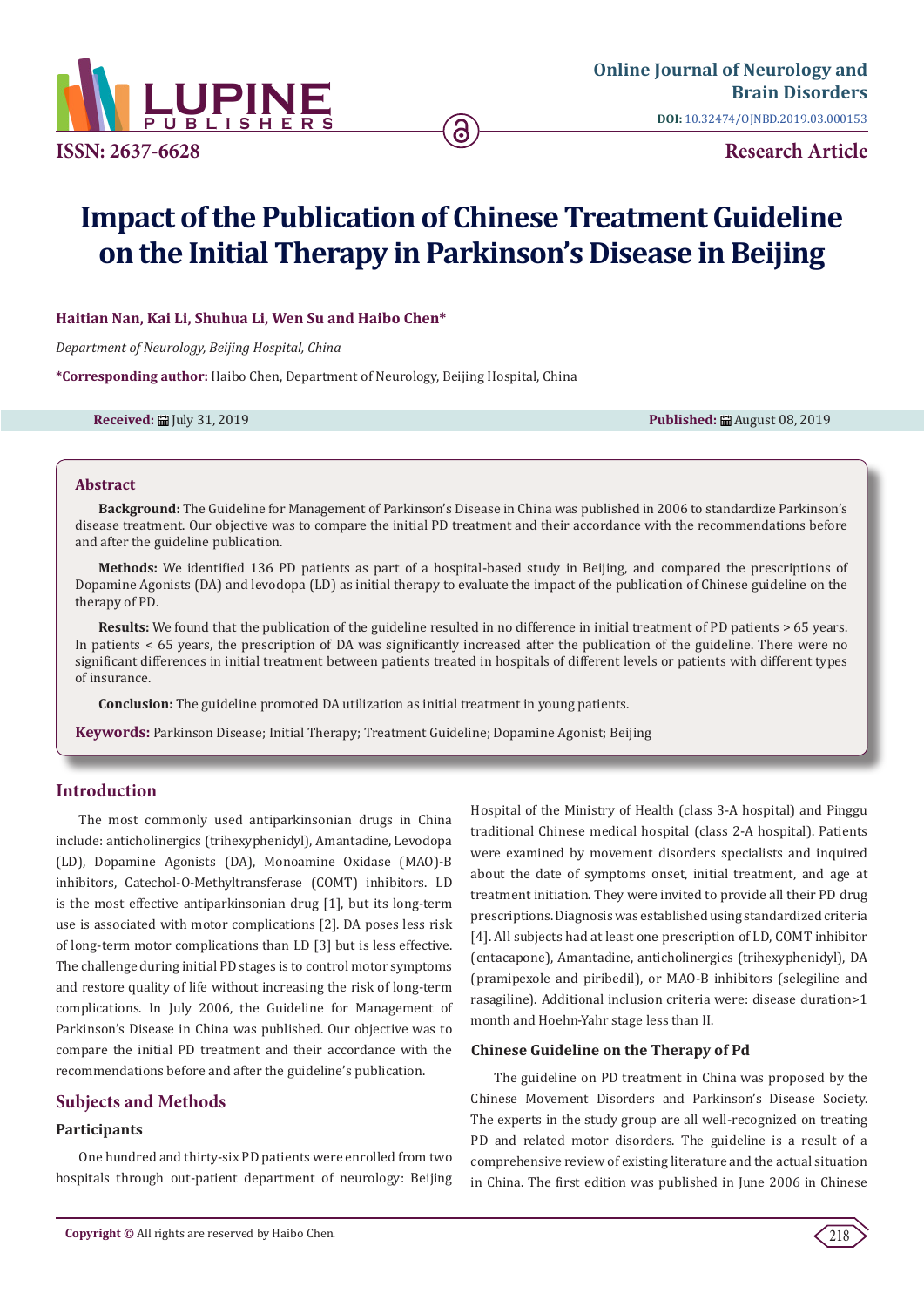Journal of Neurology which aimed at making recommendations regarding PD diagnosis and treatment and is widely accessed by both clinical physicians and scientific researchers [5]. The published guideline includes the time of drug utilization and the choice of initial medications in the treatment of early symptoms of Parkinson's disease. And it was the first time in China to recommend standard Parkinson's disease treatment. The guideline suggests that DA is the mainstay choice followed by selegiline with or without vitamin E for patients younger than age 65 years without cognitive impairment. When the medications mentioned above fail to improve the symptoms, a combination therapy with compound LD and COMT inhibitor is required. However, for some patients with diminished cognitive function or needing remarkable improvement, compound LD can be the initial therapy. For old  $(≥65$ years) patients, compound LD should be the initial choice, if needed, it can be combined with DA, MAO-B inhibitor or COMT inhibitor. In 2001, America published the third edition of the guidelines for the treatment of PD [6] with detailed description of initial medication on early PD patients. In general, Chinese guideline is similar to the American guidelines except for a few minor aspects. The age divide for DA and LD as initial therapy in China is defined as 65 years while in America it is 70 years old.

#### **Statistical Analysis**

We compared the initial therapy and current drug utilization of the 136 PD patients. To estimate the effect of guideline on physicians' prescription, chi-square test was employed to compare the use of DA and LD as initial therapy. Given delayed effect of the guideline on physicians, January 2007 and January 2010 were defined as two-time dividing points. And patients' age divide was 65 years old. We compared the two age groups' use of DA and LD pre-2007, during 2007-2009 and after 2009 as initial treatment. In addition, we also compared the use of DA and LD between class 3-A hospitals and non-class 3-A hospitals by chi-square test. Furthermore, because non-ergot DA was much more expensive than LD, the impact of insurance policy on the use of DA and LD was studied. Non-ergot DA was covered by medical insurance since **Table 1:** Percentage of pharmacotherapy in the 136 patients.

July 2011. Then we compared the prescription of non-ergot DA before and after 2011 by chi-square test. If the requirements for chi square tests were not met, then Fisher's exact test was performed. All analyses were performed with SPSS (version 17.0).

## **Results**

This study cohort consisted of 136 patients including 75 males and 61 females. The mean age was 69.68 years. Disease onset ranged from 32 to 84 years old with the mean age of 62.01 years old. Disease duration varied from 1-34 years with the mean length of 7.59 years. The mean value of Hoehn-Yahr stage at PD onset was 1.20. When the study was conducted, Hoehn-Yahr stage ranged from 1-5 with mean value of 2.09. Of all the patients, 22 (16.2%) paid the medical expenses themselves, 84 (61.8%) benefited from medical insurance reimbursement with average costs of RMB 318 per month, the remaining 30 (22.0%) patients enjoyed public health service.

#### **Prevalence of Anti-Parkinsonism Drug (Apd) Use**

There was a relatively high proportion of APD users received LD and Benserazide. Among the 136 studied patients, 99 (72.8%) patients used LD and Benserazide, 38 (27.9%) received Carbidopa and LD, 44 (32.4%) received pramipexole, 31 (22.8%) received piribedil, 32 (23.5%) took amantadine, 21 (15.4%) took entacapone, 17 (12.5%) took trihexyphenidyl, 29 (21.3%) received selegiline, and 2 (1.5%) received Rasagiline. A total of 116 (85.3%) received at least one LD (LD and Benserazide or Carbidopa and LD) while 55.9% of the studied patients received DA (pramipexole or piribedil). In Table 1, prescriptions for each medication are presented. Prevalence of initial prescription is as follows (Table 2): 58.1% (79) received LD and Benserazide, ranking first among APD; 8.8% (12/136) received Carbidopa and LD, 3.7% (5/136) received pramipexole, 4.4% (6/136) received piribedil, 17.6% (24/136) took amantadine, 18.4% (23/136) received trihexyphenidyl, and 10.3% (14/136) received selegiline. LD was chosen as initial therapy by a total of 91 (66.9%) patients, while only 11 (8.1%) preferred DA as initial prescription.

|            | LD and<br><b>Benserazide</b> | Carbidopa<br>and LD | Pramipexole | Piribedil | Amantadine | Entacapone | Trihexyphenidyl | Selegiline | Rasagiline |
|------------|------------------------------|---------------------|-------------|-----------|------------|------------|-----------------|------------|------------|
| Patients   | 99                           | 38                  | 44          | 31        | 32         | <u>_</u>   |                 | 29         |            |
| Percentage | 72.8%                        | 27.9%               | 32.4%       | 22.8%     | 23.5%      | 15.4%      | 12.5%           | 21.3%      | 1.5%       |

**Table 2:** percentage of initial pharmacotherapy in the 136 patients.

|            | LD and<br><b>Benserazide</b> | Carbidopa and LD | Pramipexole | Piribedil | Amantadine | Trihexyphenidyl | Selegiline |
|------------|------------------------------|------------------|-------------|-----------|------------|-----------------|------------|
| Patients   | 79                           | ᆠ                |             |           | 24         | 25              |            |
| Percentage | 58.10%                       | 8.80%            | 3.70%       | 4.40%     | 17.60%     | 18.40%          | 10.30%     |

## **Effects of Publishing the Guideline on the Prescription Choice**

Table 3 summarizes the changes of LD and DA prescriptions before and after the guideline publication. No significant difference

between LD and DA prescriptions was found among patients > 65 years old before and after 2007 (P=0.290). In patients < 65 years, initial therapy of LD and DA differed before 2007, during 2007- 2009 and after 2009 (P=0.005). 4.2% patients received DA as initial

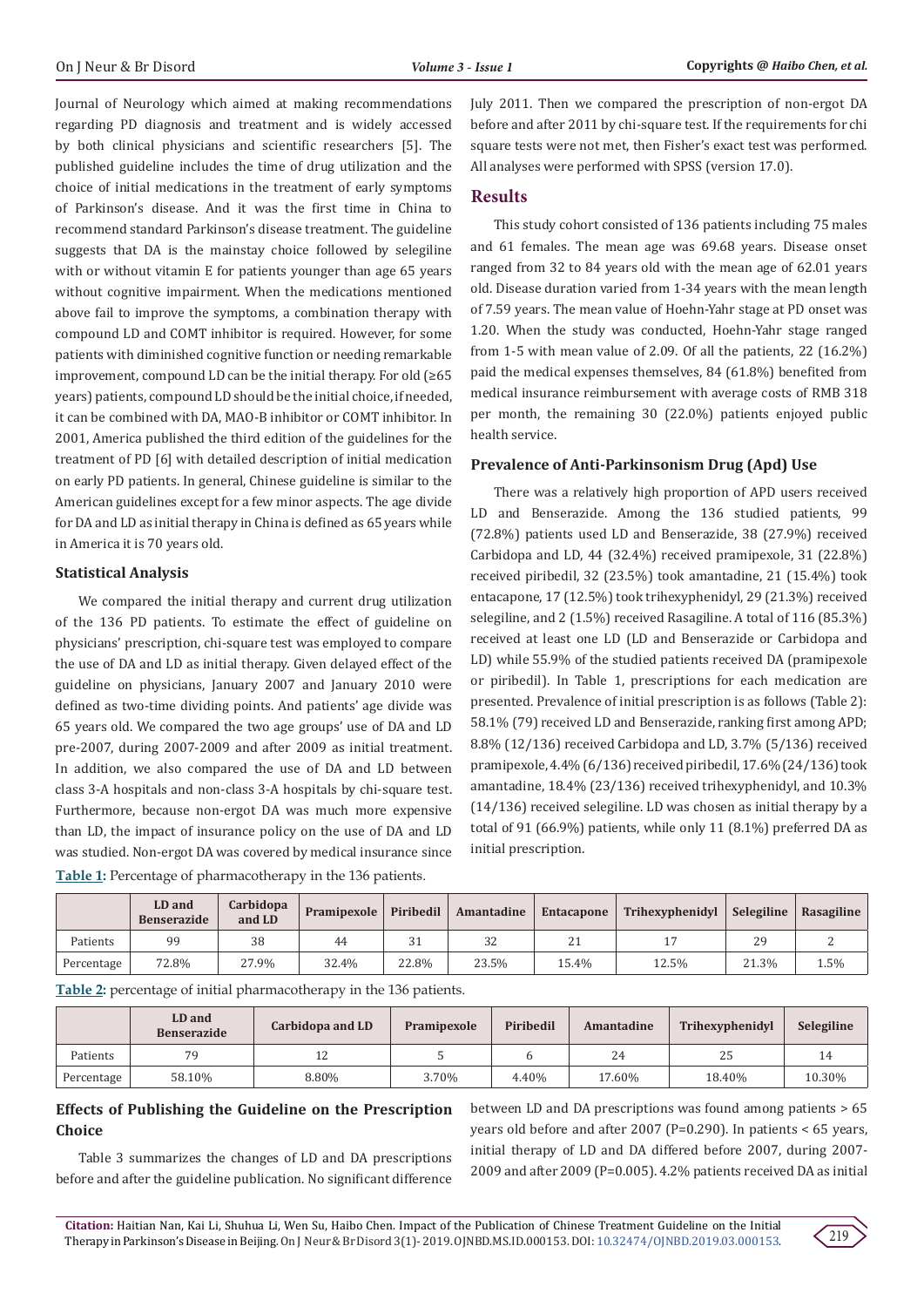therapy before 2007, and the proportion significantly increased to 42.9% during 2010-2012 (P=0.028). However, no significance was found between pre-2007 and 2007-2009.

| Age at First     | Proportions of DA and LD used as Initial Prescriptions |                   |           |           |            |          |  |  |  |
|------------------|--------------------------------------------------------|-------------------|-----------|-----------|------------|----------|--|--|--|
| <b>Treatment</b> | Before 2007                                            | <b>After 2007</b> | 2007-2009 | After2010 | Pearson x2 | P valuea |  |  |  |
| $\geq 65$        | 1/19 <sup>b</sup>                                      | 6/35              |           |           | 1.228      | 0.409    |  |  |  |
|                  | 1/19                                                   |                   | 1/11      | 5/24      | 1.891      | 0.388    |  |  |  |
|                  | 1/23(4.2°)                                             | 3/14(17.6)        |           |           | 2.054      | 0.290    |  |  |  |
|                  | 1/23(4.2)                                              |                   | 0/10      | 3/4(42.9) | 10.644     | 0.005    |  |  |  |
| $5 - 65$         | 1/23(4.2)                                              |                   | 0/10      |           | 0.429      | 1.000    |  |  |  |
|                  | 1/23(4.2)                                              |                   |           | 3/4(42.9) | 7.219      | 0.028    |  |  |  |
|                  |                                                        |                   | 0/10      | 3/4(42.9) | 5.204      | 0.051    |  |  |  |

**Table 3:** DA and LD used as initial prescriptions before and after the publication of the guideline

a) Comparison of the number of patients used DA and LD as initial prescriptions at different time-periods using chi-square test or the Fisher's exact test with one degree of freedom where applicable. Time periods including < 2007 and > 2007 or < 2007, 2007-2009 and >2009.

b) Proportions of DA and LD utilization.

c) Percentage of DA utilization.

# **The Influence of Hospital Class and Insurance Types on Initial Prescriptions**

Initial therapy of LD and DA were compared between Class3-A hospitals and non-Class3-A hospitals. A total of 104 patients were enrolled. 88 patients received initial prescription in Class-3A hospital among whom 76 received LD and 12 used DA. There were 16 patients receiving initial prescription in non-Class 3-A hospitals, among whom 15 received LD and 1 received DA. Initial prescription of DA was not significantly different between Class 3-A hospitals (13.6%) and non-Class 3-A hospitals (6.3%) (P=0.686).

# **Changes of Non-Ergot Da Prescription Before and After it was Covered by Medical Insurance**

It was not until 1/7/2011 that non-ergot DA (pramipexole and piribedil) were formally covered by medical insurance in Beijing. Among the 111 patients in our study before July 2011, 50 (45%) patients received non-ergot DA (28 received pramipexole and 22 received piribedil). From the start of the survey to April 2012, the number of patients receiving non-ergot DA increased to 76 (44 received pramipexole and 32 received piribedil) with a proportion up to 55.9%. However, no significant insurance-related differences were found.

# **Discussion**

# **Impact of the Publication of the Guideline on Initial Prescription**

In our study, the guideline did not significantly influence initial prescription in patients  $\geq 65$  years old. The outcomes were under expectation since the chances of motor complication induced by LD remained relatively uncommon in old patients. The suggestion of LD prescription in patients  $\geq 65$  years in the guideline was in line with medical practice before. The guideline dramatically promoted

DA utilization in young patients. In general, this statistic results were in agreement with the population-based study in France [7]. However, there existed delay in the implementation of the guideline because no significant differences were found between pre-2007 and 2007-2009. However, initial prescription differed significantly between pre-2007 and 2010-2012. The delay in the practice of guideline could be due to the lack of Chinese physicians' attention initially. Economy and medical insurance also may have influence on drug prescription. Increased influence of the guideline on Chinese physicians' practice since 2010 was mainly driven by Movement disorders and Parkinson's disease study group of Chinese Society of Neurology. Besides, the study group revised and republished the guideline in 2009 which may further enhance the influence of the guideline. It is likely that other factors such as insurance coverage, the publication of related clinical trials and the promotion of pharmaceutical manufactures also contribute to the phenomenon. The guideline improved the proportion of DA utilization in young patients. However, according to our study, a large number of patients < 65 years received LD initially with a proportion of 63.9%, while only 13.7% patients received DA as the initial therapy. This is consistent with surveys abroad [8-11]. It implied that only a minority of physicians prescribed APD based on the guideline and it took time to change clinical practice after the publication of the guideline.

# **The Influence of Hospital Level and Medical Insurance on Initial Prescription**

No significant influence of hospital level and the types of medical insurance on initial prescription were found. Possible reasons were as follows: first of all, daily clinical practice is compliant with the principle of PD medication, both physicians and patients aimed at controlling symptom. Secondly, most patients from class 2-A hospitals we surveyed were from Pinggu traditional

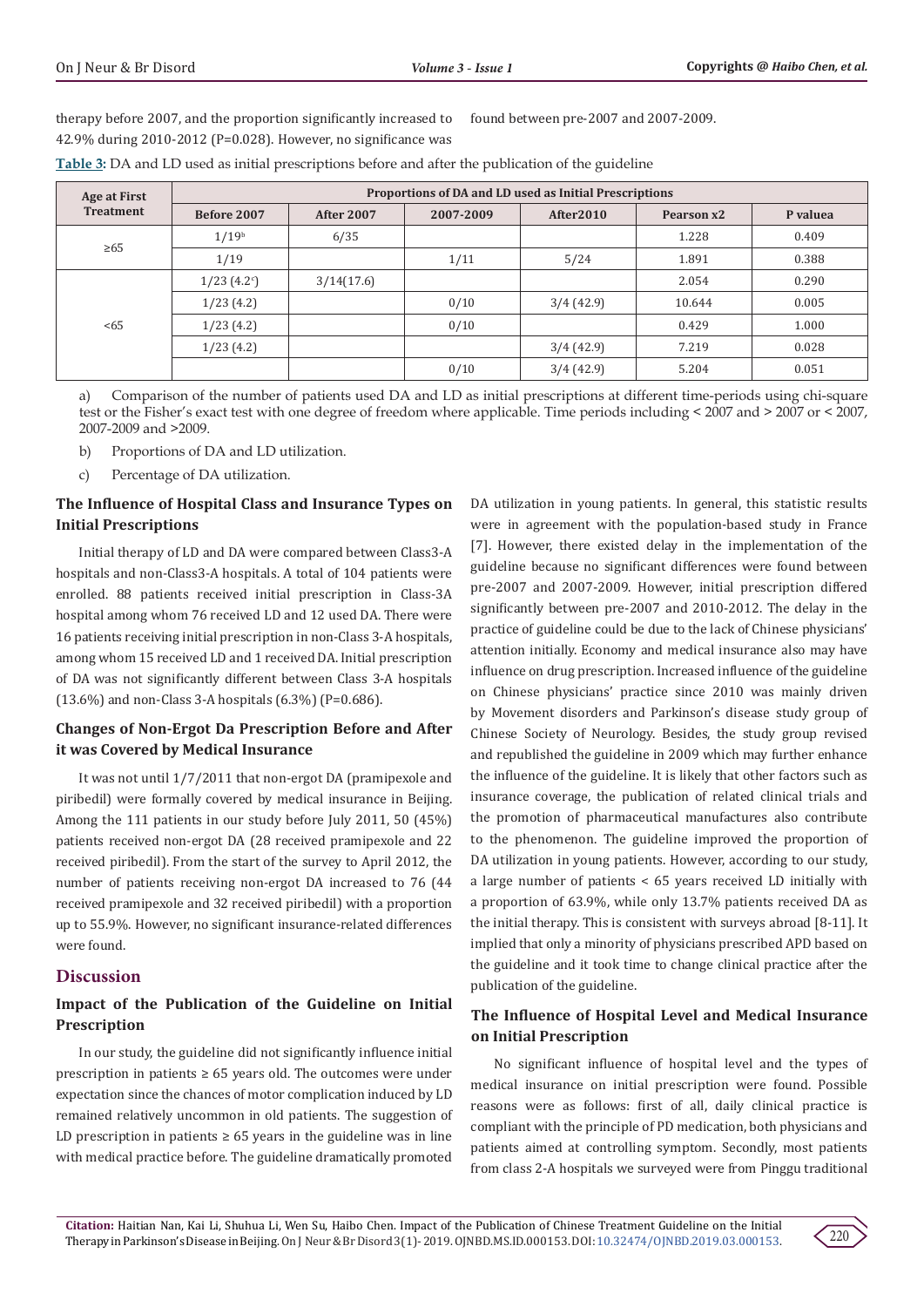Chinese medical hospital where regulatory outpatient service was offered by the physicians from Beijing Hospital of the Ministry of Health. The offered outpatient service can largely improve diagnostic and treatment level. However, some other class 2-A hospitals may offer poor service and patients from those hospitals may not be included in our study. Among the 20 patients who were free of medical insurance, 10 patients were from other provinces. However, these 10 patients had the ability to afford medical costs and had high drug compliance. Finally, another limitation of the presented study should be taken into account since our findings were based on a relatively small number of subjects. Especially, the proportions of initial prescriptions from class 2-A hospitals and patients free of medical insurance were quite small. Two DA (pramipexole and piribedil) started to be covered by medical insurance since 1/7/2011 in Beijing which drove DA utilization modestly (P=0.098). We then performed Fisher exact test with a p value of 0.058. Significant difference may be found when a large number of patients are enrolled. To some extend our study shows that drug compliance and economic burden are needed to be taken into consideration when physicians prescribe medications in China. Moreover, the guideline promotion needs to be supported by medical insurance to some extent.

### **References**

- 1. [J Satheesh Kumar, P Bhuvaneswari \(2012\) Analysis of](https://www.sciencedirect.com/science/article/pii/S1877705812022114)  [Electroencephalography \(EEG\) and its categorization A Study. Procedia](https://www.sciencedirect.com/science/article/pii/S1877705812022114)  [Engineering 38: 2525-2536.](https://www.sciencedirect.com/science/article/pii/S1877705812022114)
- 2. [Tanja Schultz \(2017\) Bio signal Based Spoken Communication: A Survey.](https://ieeexplore.ieee.org/document/8114358)  [ACM Transactions on audio, speech, and language processing IEEE](https://ieeexplore.ieee.org/document/8114358)  [25\(12\).](https://ieeexplore.ieee.org/document/8114358)
- 3. [Sandhya Joshi, Deepa Shenoy \(2010\) Classification of Alzheimer's](https://ieeexplore.ieee.org/document/5460738/)  [disease and Parkinson's Disease by Using Machine Learning and](https://ieeexplore.ieee.org/document/5460738/)  [Neural Network Methods. Second International Conference on Machine](https://ieeexplore.ieee.org/document/5460738/)  [Learning and Computing.](https://ieeexplore.ieee.org/document/5460738/)
- 4. [A M Ardi Handojoseno, James M Shine \(2012\) The detection of Freezing](https://ieeexplore.ieee.org/document/6345873)  [of Gait in Parkinson's disease patients using EEG signals based on](https://ieeexplore.ieee.org/document/6345873)  Wavelet Decomposition. 34<sup>th</sup> Annual International Conference.
- 5. [Jonathan Weyhenmeyer \(2014\) Muscle artifacts in single trail EEG data](https://www.ncbi.nlm.nih.gov/pubmed/25570694)  [distinguish patients with Parkinson's disease from healthy individuals.](https://www.ncbi.nlm.nih.gov/pubmed/25570694)  [36th Annual International Conference of the IEEE Engineering in](https://www.ncbi.nlm.nih.gov/pubmed/25570694)  [Medicine and Biology Society.](https://www.ncbi.nlm.nih.gov/pubmed/25570694)
- 6. [Quynh Tran Lya \(2016\) Detection of gait initiation failure in Parkinson's](https://ieeexplore.ieee.org/document/7591018)  disease patients using EEG signals. 38<sup>th</sup> Annual International Conference [of the IEEE Engineering in Medicine and Biology Society.](https://ieeexplore.ieee.org/document/7591018)
- 7. [Quynh Tran Ly \(2016\) Identifying montages that best detect the](https://www.ncbi.nlm.nih.gov/pubmed/28269643)  [electroencephalogram power spectrum alteration during freezing of gait](https://www.ncbi.nlm.nih.gov/pubmed/28269643)  [in Parkinson's disease patients. 38th Annual International Conference of](https://www.ncbi.nlm.nih.gov/pubmed/28269643)  [the IEEE Engineering in Medicine and Biology Society \(EMBC\) pp 6094-](https://www.ncbi.nlm.nih.gov/pubmed/28269643) [6097.](https://www.ncbi.nlm.nih.gov/pubmed/28269643)
- 8. [A Maurer, S Hanrahan, J Nedrud \(2016\) Suppression of Neurostimulation](https://ieeexplore.ieee.org/document/7869169)  [Artifacts and Adaptive Clustering of Parkinson's Patients Behavioral](https://ieeexplore.ieee.org/document/7869169)  Tasks using EEG. 50<sup>th</sup> Asilomar Conference on Signals, Systems and [Computers.](https://ieeexplore.ieee.org/document/7869169)
- 9. [Quynh Tran Lya, AM Ardi Handojoseno \(2017\) Detection of Turning](https://www.ncbi.nlm.nih.gov/pubmed/29060540)  [Freeze in Parkinson's Disease based on S-transform Decomposition of](https://www.ncbi.nlm.nih.gov/pubmed/29060540)  [EEG signals. Annual International Conference of the IEEE Engineering](https://www.ncbi.nlm.nih.gov/pubmed/29060540)  [in Medicine and Biology Society pp3044-3047.](https://www.ncbi.nlm.nih.gov/pubmed/29060540)
- 10. [AM Ardi Handojoseno, James M Shine \(2013\) Using EEG Spatial](https://www.ncbi.nlm.nih.gov/pubmed/24110674) [Correlation, Cross Frequency Energy and Wavelet Coefficients for the](https://www.ncbi.nlm.nih.gov/pubmed/24110674) prediction of Freezing of Gait in Parkinson's disease patients. 35<sup>th</sup> [Annual International Conference EMBS IEEE pp 4263-4266.](https://www.ncbi.nlm.nih.gov/pubmed/24110674)
- 11. [AM Ardi Handojoseno \(2015\) An EEG Study of Turning Freeze in](https://www.ncbi.nlm.nih.gov/pubmed/26737810) Parkinson's disease Patients: [The Alteration of Brain Dynamic on the](https://www.ncbi.nlm.nih.gov/pubmed/26737810) [Motor and Visual Cortex. Annual International Conference of the IEEE](https://www.ncbi.nlm.nih.gov/pubmed/26737810) [Engineering in Medicine and Biology Society, pp. 6618-6621.](https://www.ncbi.nlm.nih.gov/pubmed/26737810)
- 12. [Max A Little \(2009\) Suitability of Dysphonia Measurements for](https://ieeexplore.ieee.org/document/4636708) [Telemonitoring of Parkinson's disease. Transactions on Biomedical](https://ieeexplore.ieee.org/document/4636708) [Engineering.](https://ieeexplore.ieee.org/document/4636708)
- 13. [Resul Das \(2009\) A comparison of multiple classification methods for](https://www.sciencedirect.com/science/article/pii/S0957417409006137) [Diagnosis of Parkinson disease. Expert Systems with Applications 37\(2\):](https://www.sciencedirect.com/science/article/pii/S0957417409006137) [1568-1572.](https://www.sciencedirect.com/science/article/pii/S0957417409006137)
- 14. [Hui Ling Chen \(2012\) An efficient diagnosis system for Detection of](https://www.sciencedirect.com/science/article/pii/S095741741200869X) [Parkinson's disease using fuzzy k nearest neighbor approach. Expert](https://www.sciencedirect.com/science/article/pii/S095741741200869X) [Systems with Applications 40\(10\): 263-271.](https://www.sciencedirect.com/science/article/pii/S095741741200869X)
- 15. Michal Vadovský, Já[nParali \(2017\) Parkinson´s Disease patients](https://ieeexplore.ieee.org/xpl/conhome/7875238/proceeding) [Classification based on the speech signals 15th International Symposium](https://ieeexplore.ieee.org/xpl/conhome/7875238/proceeding) [on Applied Machine Intelligence and Informatics \(SAMI\).](https://ieeexplore.ieee.org/xpl/conhome/7875238/proceeding)
- 16. [Betul Erdogdu Sakar, M Erdem Isenkul \(2013 \) Collection and Analysis](https://www.researchgate.net/publication/260662600_Collection_and_Analysis_of_a_Parkinson_Speech_Dataset_With_Multiple_Types_of_Sound_Recordings) [of a Parkinson Speech Dataset with Multiple Types of Sound Recordings](https://www.researchgate.net/publication/260662600_Collection_and_Analysis_of_a_Parkinson_Speech_Dataset_With_Multiple_Types_of_Sound_Recordings) [IEEE- Hananel Hazan et al. Early diagnosis of Parkinson's disease via](https://www.researchgate.net/publication/260662600_Collection_and_Analysis_of_a_Parkinson_Speech_Dataset_With_Multiple_Types_of_Sound_Recordings) machine learning on speech data. 27<sup>th</sup> Convention of Electrical and [Electronics Engineers-IEEE](https://www.researchgate.net/publication/260662600_Collection_and_Analysis_of_a_Parkinson_Speech_Dataset_With_Multiple_Types_of_Sound_Recordings) 17(4): 828-834.
- 17. Hananel Hazan (2012) Early diagnosis of Parkinson's disease via machine learning on speech data- 27<sup>th</sup> Convention of Electrical and Electronics Engineers- IEEE.
- 18. [Spriha Chandrayan \(2017\) Selection of Dominant Voice Features for](https://ieeexplore.ieee.org/document/8082297/) [Accurate Detection of Parkinson's disease. 3rd International Conference](https://ieeexplore.ieee.org/document/8082297/) [on Bio signals, images and instrumentation-IEEE.](https://ieeexplore.ieee.org/document/8082297/)
- 19. [Laetitia Jeancolas \(2017\) Automatic Detection of Early Stages of Parkinson's](https://ieeexplore.ieee.org/document/8075567) [Disease through Acoustic Voice Analysis with Mel-Frequency Cepstral](https://ieeexplore.ieee.org/document/8075567) [Coefficients. International Conference on Advanced Technologies for Signal](https://ieeexplore.ieee.org/document/8075567) [and Image Processing \(ATSIP\).](https://ieeexplore.ieee.org/document/8075567)
- 20. [M Hariharan \(2014\) A new hybrid intelligent system for accurate](https://www.ncbi.nlm.nih.gov/pubmed/24485390) [detection of Parkinson's disease. Comput Methods Programs Biomed](https://www.ncbi.nlm.nih.gov/pubmed/24485390) [113\(3\): 904-913.](https://www.ncbi.nlm.nih.gov/pubmed/24485390)
- 21. [ZhennaoCai \(2017\) A New Hybrid Intelligent Framework for Predicting](https://ieeexplore.ieee.org/abstract/document/8016562/) [Parkinson's Disease. IEEE.](https://ieeexplore.ieee.org/abstract/document/8016562/)
- 22. [K Lopez de Ipna \(2012\) New approaches for Alzheimer Disease](https://www.researchgate.net/publication/262349883_New_Approaches_for_Alzheimer) [Diagnosis based on Automatic Spontaneous Speech Analysis and](https://www.researchgate.net/publication/262349883_New_Approaches_for_Alzheimer) Emotional Temperature. 4<sup>th</sup> [International work shop pp 407-414.](https://www.researchgate.net/publication/262349883_New_Approaches_for_Alzheimer)
- 23. Vassilis Baldas (2011) Early Diagnosis of Alzheimer's Type Dementia Using Continuous Speech Recognition.
- 24. [Ali Khodabakhsh \(2014\) Detection of Alzheimer's disease using](https://ieeexplore.ieee.org/document/6830401) [prosodic cues in conversational speech. 22nd Signal Processing and](https://ieeexplore.ieee.org/document/6830401) [Communications Applications Conference \(SIU\).](https://ieeexplore.ieee.org/document/6830401)
- 25. [Vassili kiIliadou \(2004\) Clinical psychoacoustics in Alzheimer's disease](https://www.ncbi.nlm.nih.gov/pubmed/14690547/) [central auditory processing disorders and speech deterioration. A](https://www.ncbi.nlm.nih.gov/pubmed/14690547/) [Review. Annals of General Hospital](https://www.ncbi.nlm.nih.gov/pubmed/14690547/) Psychiatry 2(1): 12.
- 26. [Alxendra Koing \(2015\) Automatic speech analysis for the assessment](https://www.sciencedirect.com/journal/alzheimers-and-dementia-diagnosis-assessment-and-disease-monitoring) [of patients with pre-dementia and Alzheimer's disease. Alzheimer's &](https://www.sciencedirect.com/journal/alzheimers-and-dementia-diagnosis-assessment-and-disease-monitoring) [Dementia: Diagnosis, Assessment & Disease Monitoring](https://www.sciencedirect.com/journal/alzheimers-and-dementia-diagnosis-assessment-and-disease-monitoring) 1(1): 112-124.
- 27. [Tyler Staudinger \(2011\) Analysis of Complexity Based EEG Features for](https://www.ncbi.nlm.nih.gov/pubmed/22254735) [the Diagnosis of Alzheimer's Disease. Conference of the IEEE Engineering](https://www.ncbi.nlm.nih.gov/pubmed/22254735) [in Medicine and Biology Society pp 2033-2036.](https://www.ncbi.nlm.nih.gov/pubmed/22254735)
- 28. Lineu Corrê[a Fonseca \(2011\) Quantitative electroencephalography](https://www.ncbi.nlm.nih.gov/pubmed/21625754) [power and coherence measurements in the diagnosis of mild and](https://www.ncbi.nlm.nih.gov/pubmed/21625754) [moderate Alzheimer's disease. Neuro Psiquiatr. 69: 297-303.](https://www.ncbi.nlm.nih.gov/pubmed/21625754)